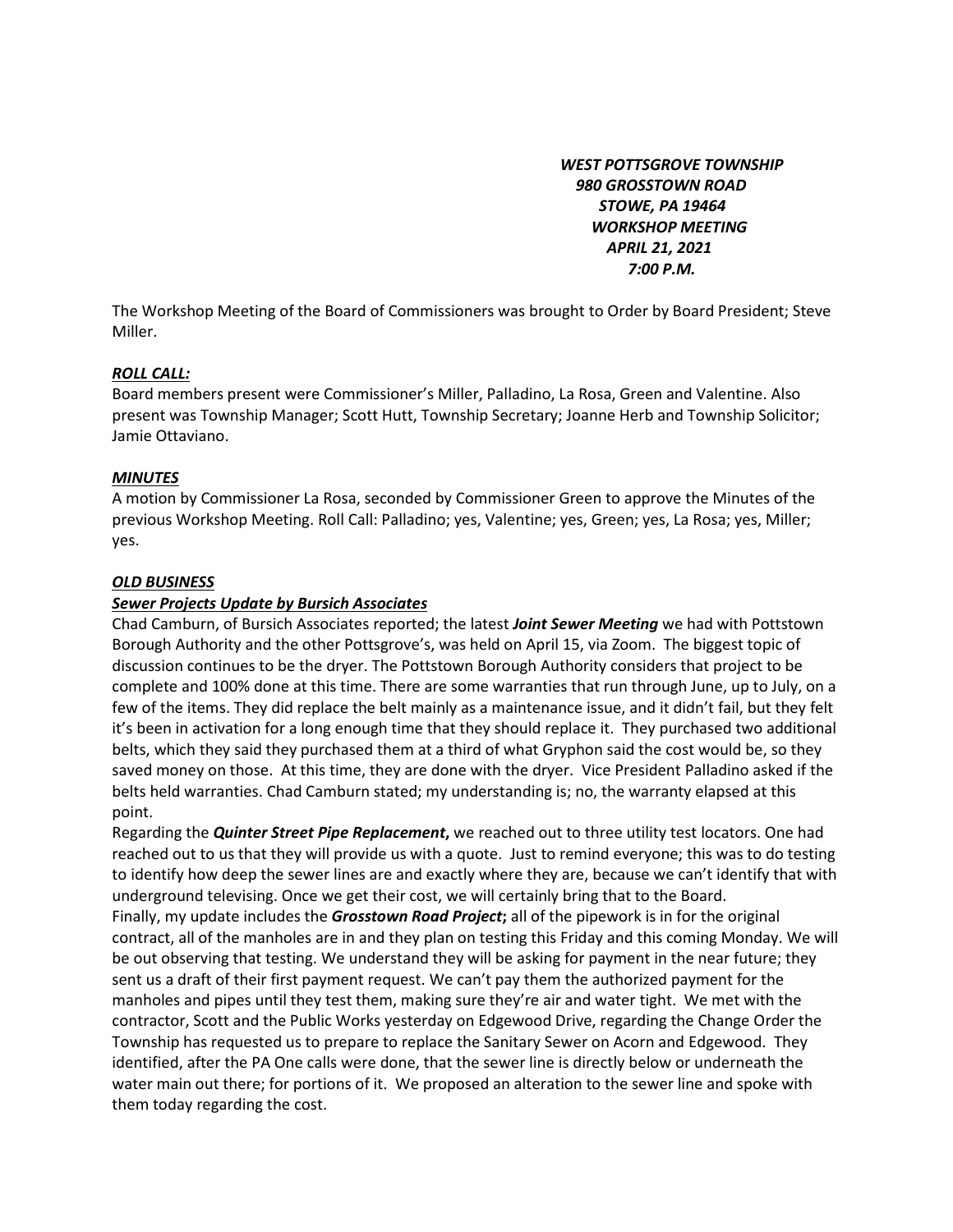The good news is; they have agreed to do that for the cost this Township had already approved. There will be some additional costs associated with it, but even with those additional costs, they are still below what this Board authorized for this work. You saw the pipe that is out there for the culvert extension; they still need to get the headwall in, but that takes alittle time to manufacture. Once the headwall comes in, they will install that culvert replacement. I'm working on the formal Change Order to change the contract. Even though this Board has authorized these improvements, we have to prepare a Change Order to modify the contract based on that additional scope of work. Once I finalize that, based on a few changes we discussed yesterday, I will get the contractor and Scott sign it and that will officially change the contract to include those additional items.

Mr. Hutt commented; for the *ramps* out front at the entrance of the Township Building, the concrete is in bad shape and getting worse. It's strongly advised that we make that ADA compliant. We've consulted with Chad and Jamie on this and we believe this would be the best course of action. Of course it's not cheap; we're looking at slightly under \$20,000. Mr. Camburn stated; we do a lot of ramp work in other municipalities and if you want to make them fully ADA compliant, they need to be surveyed, designed, the contractor has to install them and then as-built them to make sure they are compliant with the ADA; which is Federal law. To do that you are looking at about \$10,000 apiece. We are getting low bids in the \$7,500 to \$10,000 range per ramp, in the other municipalities we do and they're bulk-costs, meaning; we might be doing 20-30 ramps, so that's the cost we get. This contractor, JOAO Bradley; they do not do that work. They would sub that out and would have the option of either doing it as a Change Order with JOAO Bradley, which they would take a markup on that, or bid it out or get separate quotes for that contract, separate from that contract. President Miller asked, because it's under disability, is there any chance there are any Grants out there that might off-set the cost a bit? Mr. Camburn stated; not that I am aware of, but you can use Liquid Fuels funds for that.

A motion by Commissioner Valentine, seconded by Commissioner Green to approve getting bids for building the handicap ramps. Roll Call: Palladino; yes, Valentine; yes, Green; yes, La Rosa; yes, Miller; yes. Commissioner La Rosa asked if there should be a "not to exceed cost" on this motion. Mr. Camburn stated; if I may interject; you are going to want to get this work done before JOAO Bradley paves the road; just for timing purposes. PennDot requires these trenches to settle for 60 days after they do their trench paving. The contractor is going to make an effort with PennDot to expedite this before the 60 days, because those trenches have been sitting there for quite a while. If anything is going to settle, it's the stone, not the paving. Mr. Camburn continued; timing wise, it would make sense to come up with a cost you are comfortable with and move forward. If we do go out to public bid, keep in mind; that's probably a two or three month process.

President Miller noted the amended motion by Commissioner Valentine, seconded by Commissioner Green; to approve getting bids for building the handicap ramps at the Township Building, not to exceed \$20,000 for that project. We can then proceed with the project. Roll Call: Palladino; yes, Valentine; yes, Green; yes, La Rosa; yes, Miller; yes.

# *Update on Municipal Projects by Bursich Associates*

# Mr. Hutt reported on Ms Roesener's report;

*Nagle Road* – we received Upper Pottsgrove's response to the cost sharing agreement and it doesn't look like any further discussions or revisions will be required by either Township's Solicitors. We are now in the process of finalizing the Grant package to MCCD, in the hopes of receiving a Low Volume Road Grant.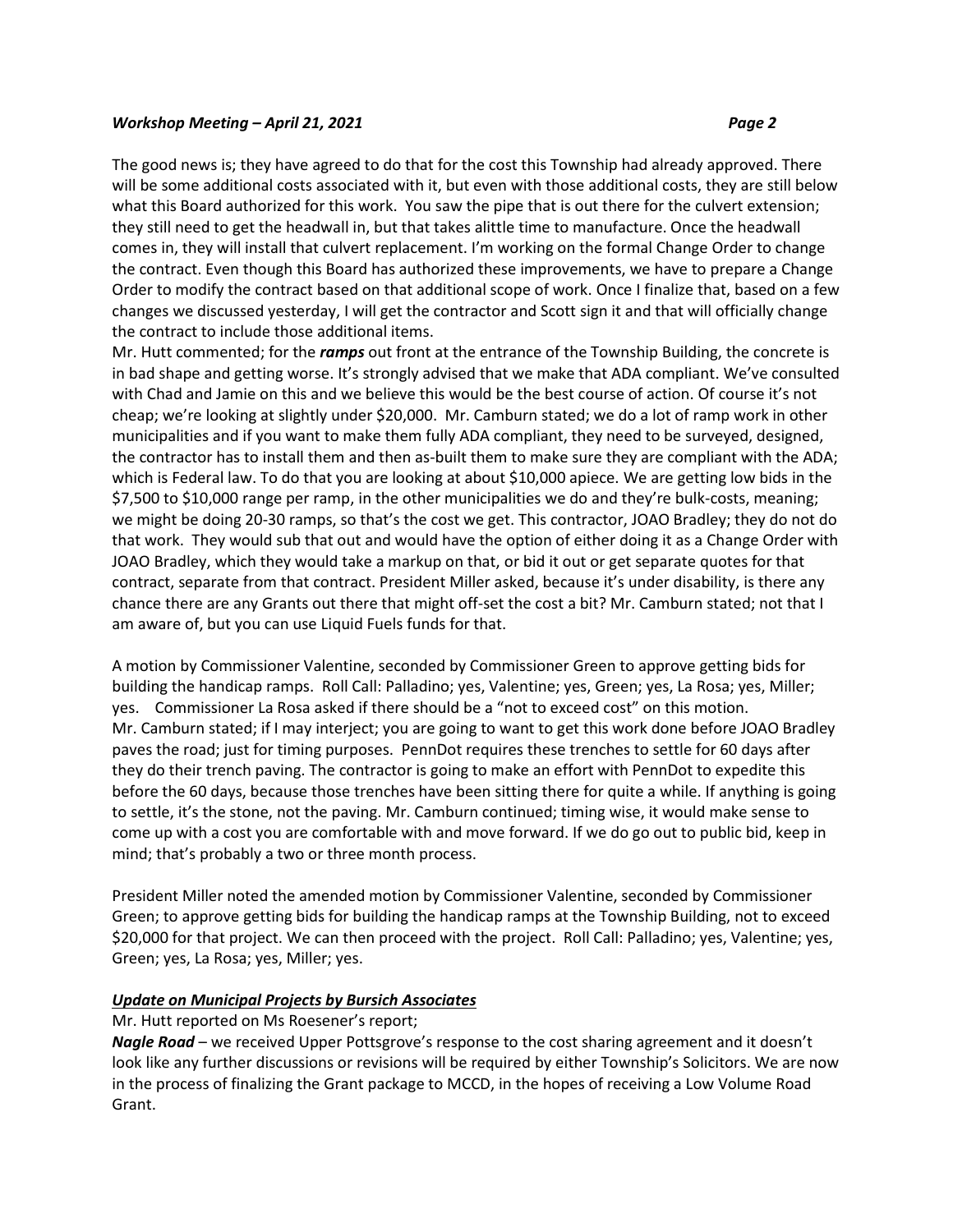Mr. Hutt also reported on *Murgia Park Phase 3*; a Wetlands Report has been submitted to the Township and an updated location plan will be provided upon completion. The survey crew is currently in the process of completing the location of the wetlands and obtaining topographic information needed to move forward with a sketch plan for Phase 3.

# *NEW BUSINESS*

# *DVRPC Traffic Studies*

Mr. Hutt commented; I was informed by the Delaware Valley Regional Planning Commission that traffic studies will be conducted along Grosstown Road, at the intersections of High and Rice Streets, as well as Grosstown Road; between Old Reading Pike and High Street. These will be done using rubber tubes across the road. I asked for clarification on the time frame, which they told me will be in the coming weeks. They claim that COVID pushed everything back and they are unable to give a refined window. It could possibly not occur for a few months. Commissioner Valentine questioned the intersection of High and Rice Streets. Mr. Hutt apologized, noting; Grosstown Road, at the High Street intersection of High and Rice Street intersection.

# *Grosstown Road Bridge Dedication*

Mr. Hutt stated; we are looking to dedicate the Grosstown Road Bridge in honor of Roger Villano. Mr. Villano was hired as the Township Manager in West Pottsgrove, on January 1, 1983 and held the position until he retired on August 10, 2004. Mr. Villano was responsible for primarily getting Waste Management and the Landfill in here and subsequently; many great things that affected the Township. Vice President Palladino noted; he was also involved in the new bridge.

A motion by Vice President Palladino, seconded by Commissioner Green to approve the dedication of the Grosstown Road Bridge in honor of Roger Villano. Roll Call: Palladino; yes, Valentine; yes, Green; yes, La Rosa; yes, Miller; yes.

# *West Pottsgrove Police Department*

Mr. Hutt reported; on Monday, April 19, *Corporal, Brian Cass* handed in his resignation; effective April 30. We thank him for his service and wish him well in his future endeavors.

*SafeCity Solutions,* our consulting team that is helping us find our next Chief of Police; we will be meeting with them at the conclusion of tonight's meeting to discuss our next step in this process. We are extremely happy with the quality of applicants remaining and remain optimistic we will get this done in a timely manner.

Mr. Hutt reported; an *entry-level Police Officer, full-time exam* will be administered. About a month ago, the Board directed myself to begin the process of assembling the necessary information to advertise for a Police exam for an entry-level full-time Officer. In consultation with the PA Chief's Association and the proper individual who runs the PD portion, I feel confident this will be advertised in the beginning of May.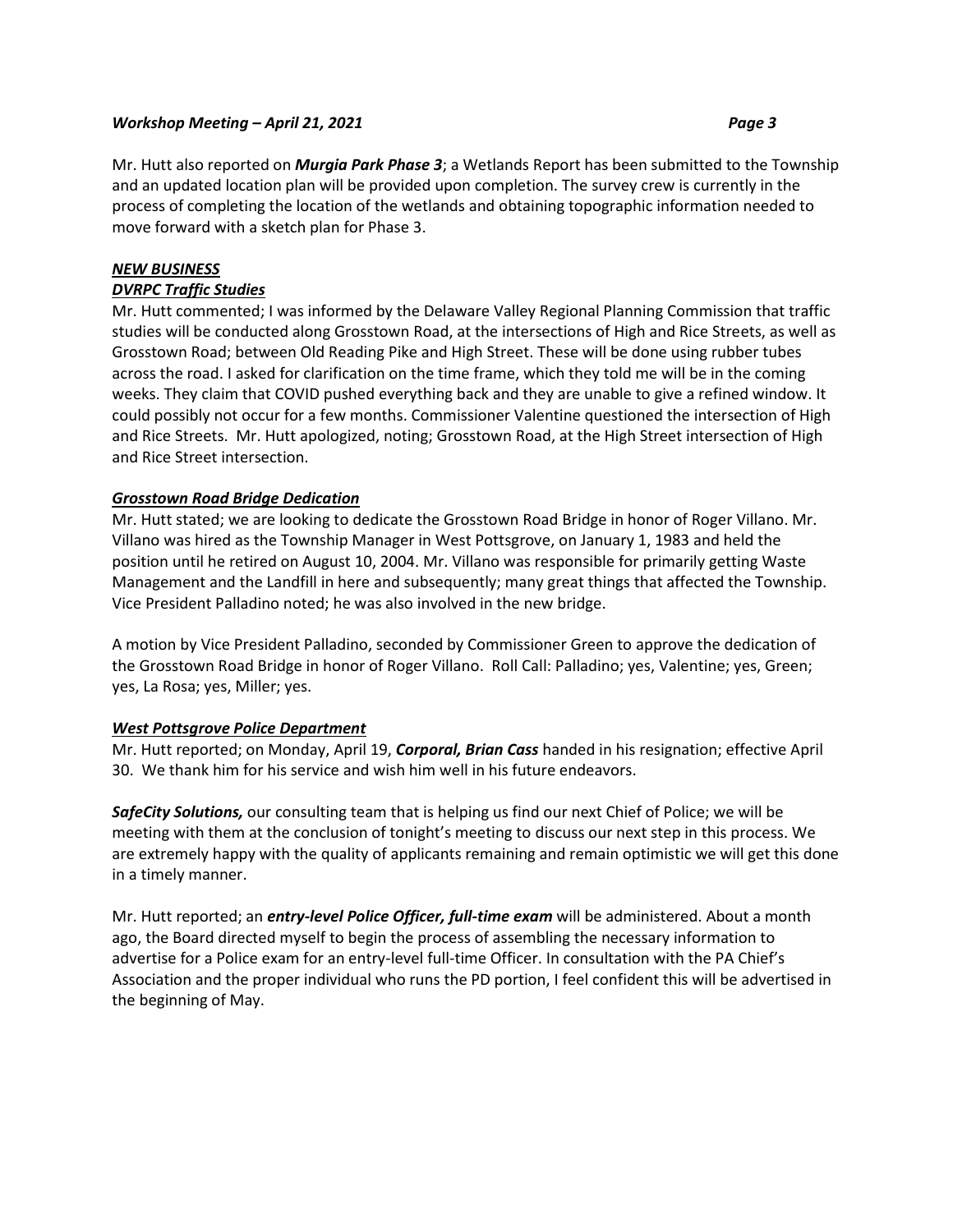President Miller stated; we knew we needed to do a Civil Service test a little over a year ago because we had not, noting; they are good for three years. President Miller read from an internal memo, dated February 13, 2020; I directed through the Board, a memo that read to Chief Stofflet: the Board of Commissioners is directing you to prepare and administer an Entrance Exam for the position of Police Officer. A request was made to the Civil Service Commission to authorize the test. The Commission approved the request from the Board. You will compile all of the information pertaining to the test and forward it in writing; to the Police Commissioner. The Police Commissioner will review it with the Board of Commissioners and the Civil Service Commission, for final approval. After the test is given, completed and approved, a list will be made of candidates and kept on file. You will have 30 days from the date on this memo to have all of the information forwarded to the Police Commissioner. That was dated February 13, 2020. The problem was; that was never carried out and there were several discussions with myself, the Board and with the Chief, to see what direction we wanted to take it. Whether it was going to be multiple towns on one test, or just West Pottsgrove administering the test. Needless to say; that was over a year ago. Had that been done, we would not have had to apply now for a test which through the Township Manager; we will do and advertise it as soon as possible. That would have already been in place and we would've had the list to work off of. Mr. Miller stated; it's not just been decided now to do it; it was decided over a year ago and just never done by the Police Department, adding; I just want to clarify that for everyone that's sitting out there.

Also, to clarify some things; it's come to our attention through different sources, that we are looking at taking Officers from the Police Department or bring in the State Police versus the Police Department. I would like to read a memo to you, so you can see the timeline and what our intensions were and currently are. Sometime last year, we had a Police Officer leave on his own accord, which put the Department one short. In addition to that, we had an Officer that had a medical issue and was out for a subsequent length of time. So, the Chief, Matt Stofflet at the time; approached the Board and myself, to hire a full-time Officer; which would have required that Civil Service test that we just talked about. We met with him and this was the internal memo that went to him from me, from the Board; To Chief Stofflet, dated February 20, 2020; the Board of Commissioners has listened to you regarding the hiring of another full-time Police Officer. During your presentations with the Board, you have outlined your concerns with the hiring of a part-time Police Officer versus a full-time Police Officer. You have also asked the Board for direction on the hiring and scheduling of the Officers. We appreciate your concerns; however, as stated to you in prior discussions on this topic; the Board is directing you to hire part-time Officers at this time. We are not, and I say this again; we are not eliminating the full-time Officer position, but at this time, we want to hire part-time Officers. We have also indicated you can hire a parttime Officer and have that individual work full-time hours until the Officer that is out on medical leave returns. This would be temporary; with no benefits, and would return to part-time status once the Officer returns from medical leave. We have also stated at this time, you can schedule the Officers anyway that meets the department needs. Mr. Miller asked why is this important; it goes to show, contrary to what's being said; even during that time we did not make any moves to eliminate the fulltime Officer. Instead, because of finances and the fact it's more economic to hire a part-time Officer than a full-time Officer at this time; we told him to go ahead and hire a part-time Officer. So, you've got the coverage on the streets, but we don't have to incur the cost and pass it on to the tax payers. You still have the same service prior too.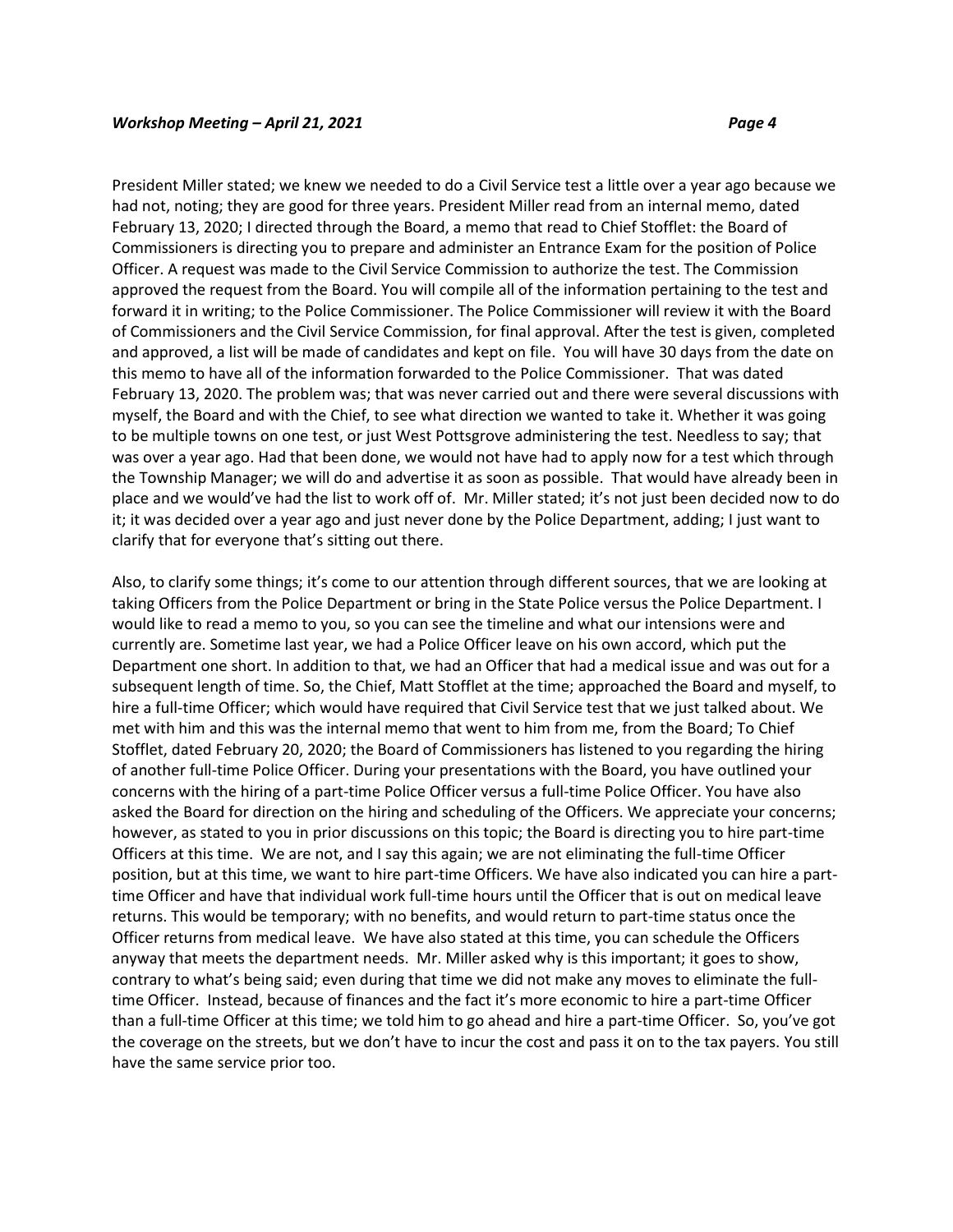Mr. Miller stated; that was the directive, and speaking for the Board; if we had intensions to dismantle this Police Department; we would have removed the full-time position. We did not. In fact, we asked a week earlier for him to put together a Civil Service Exam so that we would have it in lieu of hiring and needing to test; which was never done. Mr. Miller continued; we hired an outside agency to make it fair and unbiased to hire a Chief of Police, replacing the one we had. If we had any inclination to dismantle the Police Department and bring in State Police, as it's being said; why would we go and spend all of this money to hire an outside agency to hire and get the best Chief of Police possible. And, why would we tell our Township Manager a year later, because it wasn't done a year ago; that we need a Civil Service Exam so we have one on file. Mr. Miller added; so, that is the truth. Anything anyone has heard subsequent to this; these are the facts.

Mr. Hutt commented; recently I have fielded a lot of inquiries from our residents regarding what's rumored to be defunding our PD, and mostly a surge in crime in the Township. I have prepared alittle presentation regarding just that and will share it with you. Mr. Hutt reported; when preparing last year's budget, I began compiling statistics to analyze our PD's calls, crime and arrest statistics. We, meaning myself and the Board, felt it necessary to completely understand our needs as it relates to budget allocation. Allow me to say, that a lot of people have brought up national statistics and even County statistics during this conversation. Quite frankly, national statistics and even County statistics don't carry much weight with this. We are concerned with the Township and the actual stats provided by our PD. Mr. Hutt referred to his Call Volume and Arrests Chart, commenting; you can see in our Call Log analysis that the peak occurred in 2018 and has been falling drastically since. We experienced our low within this study last year, with 4,407 calls. I would like to clarify calls, because it can be misleading to anyone who isn't familiar with the process. Last months submitted PD report had a total of 446 calls for March. Eighty-five of those calls were for security checks and 56 were for supplements. Security checks could mean the Officer drove by to look at something and didn't even get out of the vehicle. Supplements could mean someone called to change the date of something on a report. Every single call that comes in is logged. I just don't want the residents to believe the cars are screaming out of the station 446 times in a month; because that isn't true. I am sure it happens from time to time, but overall; it's not true. The Arrests Log show a much steeper decline, last year the amount was cut in half. I have no doubt COVID had some role in this, but I can assure you crime did not stop during that period. I will have more information on specific arrests later in the presentation, and what types of arrests are dropping or staying level. Mr. Hutt then referred to his chart of Arrest Statistics, noting; this is just a quick look at arrests; adult, juvenile, and citations. This chart is particularly useful to our residents. It shows each category and how they are tracked, ranging from assault, harassment, robbery and theft. One item that jumped out was; in 2020, the complete absence of retail theft arrests during COVID. It strikes me that during COVID, there was no retail theft at all, or was just not reported by the stores because they didn't want the hassle and deal with the paperwork. Make no mistake about it; I am thrilled with these results, assaults are very low, drug arrests are also low. I would be curious to know the type of drug arrests. My guess would be smaller offenses or else the County Detectives would become involved. Harassment and disorderly conduct remain two of the Township's highest arrest stats. From what I have learned in consulting with other municipalities, those two categories were high during COVID across the board. Again, if residents are concerned, these stats are readily available through a Right-to Know Request. I want all of our residents to have this information because it might not be conveyed as other information is in the Township.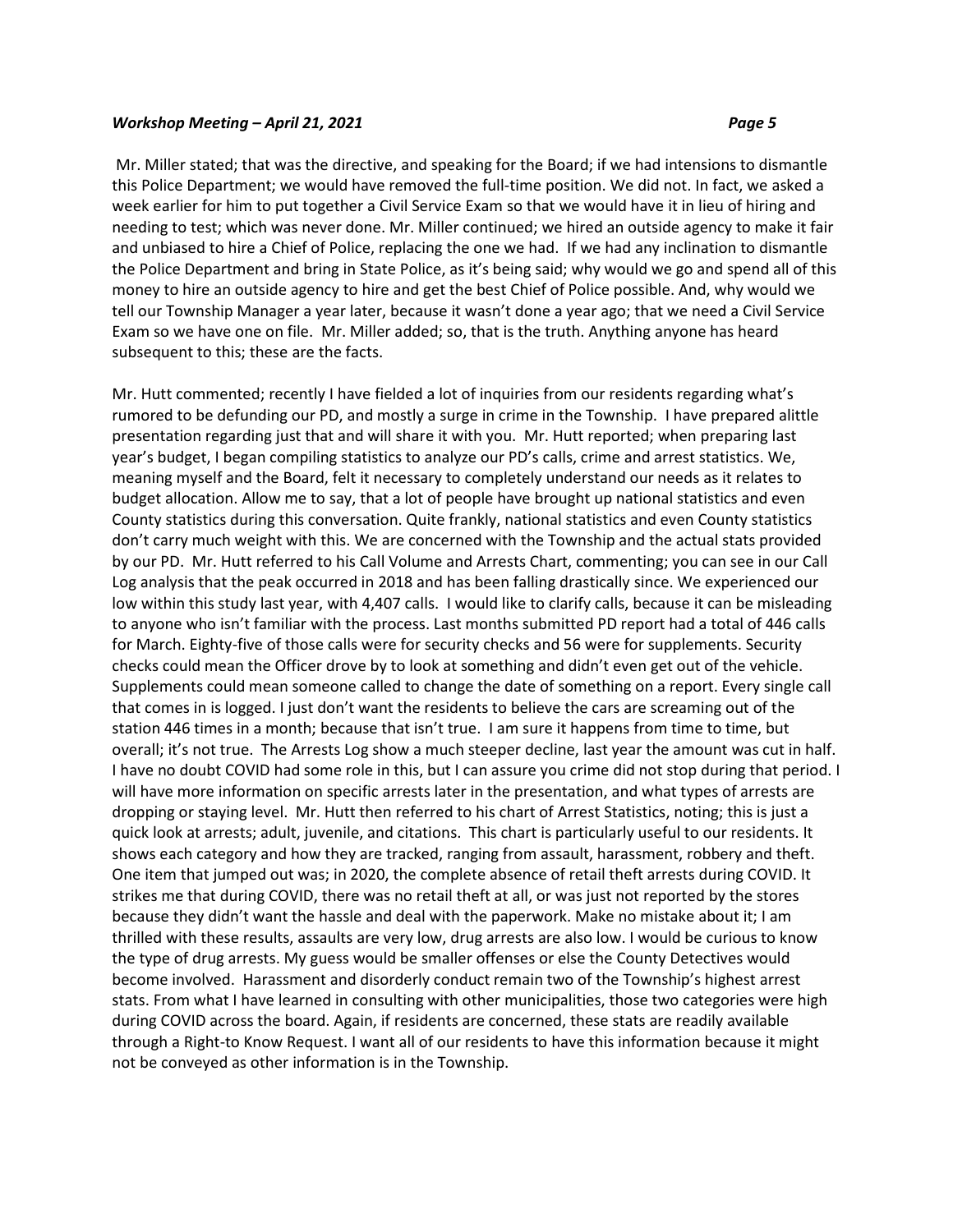Mr. Hutt next touched on the 2021 PD Budget; the Police budget is at \$1,275,149.47. Echoing what Mr. Miller said; despite what anyone believes, we have seven full-time Officers; including the Chief. We are in the process of hiring a new Chief and plan on finalizing that in the coming months. We recently had an Officer resign and are in the process of getting a test and list together for replacing him. Until that time, we have five part-time Officers to help ease the burden of shift coverage. Salaries and benefits alone for the PD make up 81% of their budget. I would suspect that percentage to rise next year given the contractual obligations. Mr. Hutt continued; you need to weigh wants versus needs. Yes, it's a fact that you would feel much safer with a cop on every corner. However, it needs to be viewed as a want versus need, especially with the Township's financial situation such as we are in. Taking into account our call volume, crime rate and arrests as I previously discussed, we are trending down in all of these categories. Also, look at the type of arrests; violent crime is not surging, certainly not so much to bloat our workforce and incur that cost. A major consideration has to be the cost of the department. It needs to be heavily considered when looking at the Township's needs. If arrests and overall crime are down, it doesn't make sense to allocate more money for Officers which have their entire families covered on our insurance plan, pension benefits and anything else that goes along with that. These decisions have a massive impact on taxes. With Police contracts, it isn't necessarily the first two years of their employment that takes it's toll on the budget, but later on when they get to the top of the pay scale. In our case, that would be five years. Looking at our 2020 Budget for the PD and the amount of calls, we are looking at an average of \$300.50 per call that comes into the station. Mr. Hutt then addressed taxes noting; we are currently at 3 MLS, borrowing over \$1.1 million to balance our budget. Simply put; the revenue stream is not remotely close to what it was when the landfill was in business. In order to not overload the residents with massive tax increases, we are forced to tap into the Reserves. We have been doing a better job of that, but still have to do so. Now, if we did not go into our Reserves, we would have to triple our current millage rate. We have n older community on fixed incomes, and forcing those people to pay triple is a big ask. Long-term, it is not a viable option to keep throwing increases at residents. We need to be fiscally responsible as we have been, and look at where our money is allocated as it is needed. As I previously stated, West Pottsgrove is not a young community. Almost 15% is 65 and older, with 10% of all residents in poverty. We do not have 4,000 residents. That along with our size also needs to be factored in our Police force. Infrastructure remains a priority. We are working diligently to fix our sewer system and roads. We understand these projects cannot get done fast enough, however, the fact remains; we are addressing our biggest need. Mr. Hutt stated; I hope this presentation has provided more insight to the concerns I am hearing about the myth of defunding our Police Department and what our actual Police statistics are and how they are trending. As always, I am always available to discuss things further.

Mr. Miller stated; and again, on behalf of the Board we want to thank the Police Department, because crime rate statistically is going down; and that's from them reporting it. These are not made up statistics, they are not opinion statistics; these are real. We are not looking at getting rid of the Police Department; we know we need one, we are all residents here, and we try to give you the best service we can either through full-time or part-time Officers; to save money. That way we don't have to necessarily raise taxes and burden anyone. I want to clear up any rumors about that. As I said; had the former Chief given us a Civil Service Exam a year ago, we would not have to go through that process now. Commissioner Green commented; I've been on the Board 3 years and I've been trying to get through to the Police Department and the residents that we are not the Township we used to be; we don't have millions in the bank, we don't have millions coming in like we used to.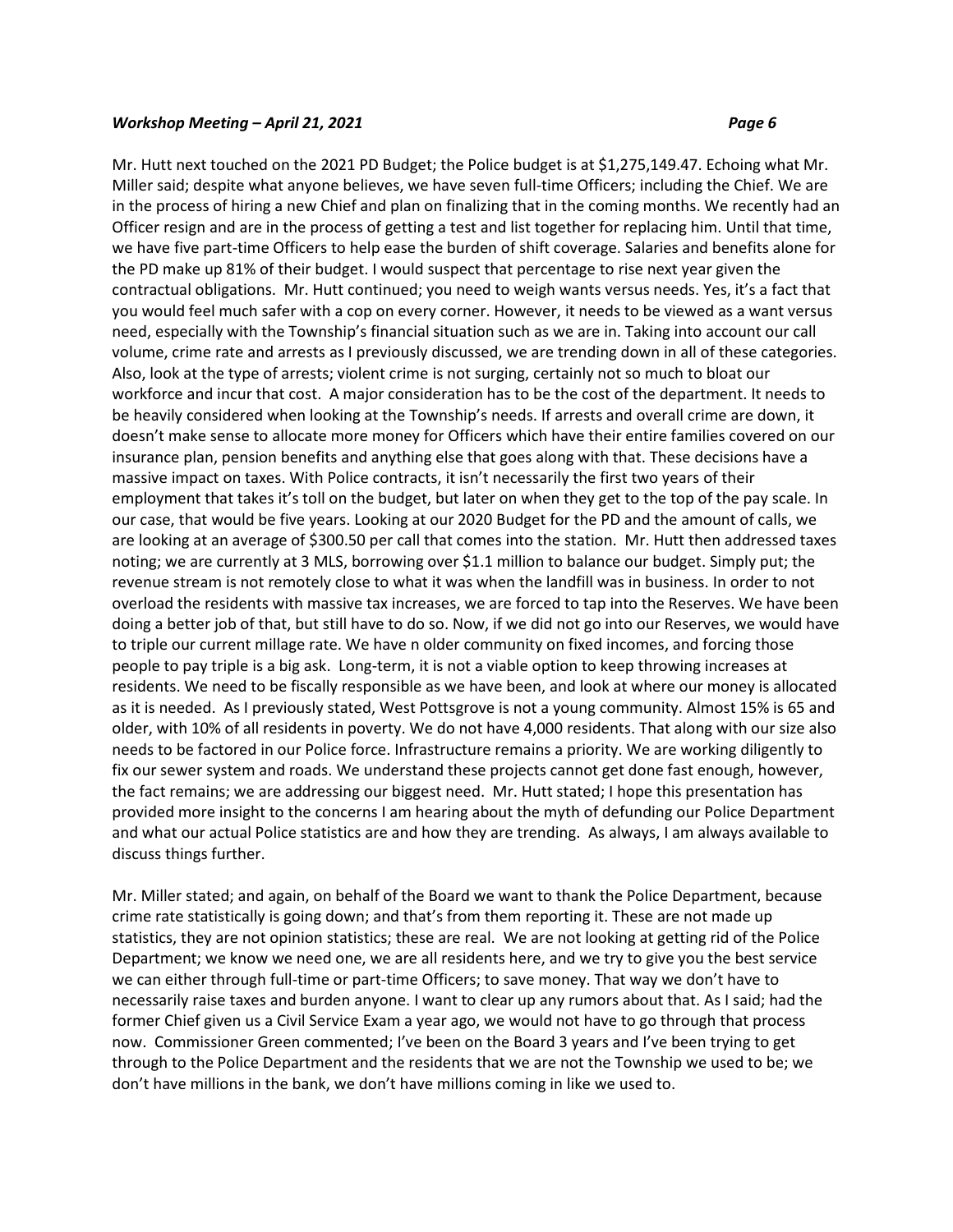It's getting harder and harder to get companies to come in and we're trying to bring in more revenue. What people don't realize is; if we keep hitting our budget every year for close to a million and a half dollars; in the next five or six years we will go bankrupt, we won't have a Township. The Police Officers won't have jobs. Basically, you have to work with us. If you want more Officers; put them on, but in about five years, guess what; you will have to look for other jobs, because we won't be able to pay you. These are the facts and I can show you; we've got the program that lays it all out. The money is not there people. Previous Boards decided to put it in other places and spend it in other ways, which we don't understand why; but it's just not there. Commissioner Green noted; we are trying to get more money into the Township, but it's not easy. We don't have the ability, the land or the dump anymore. We are doing what we can with the budget we have. That's why we did the sewer project with a 25-year loan, so it wouldn't hit the residents taxes. We can slowly pay each year for 25 years, with the money we have in the budget. It will also go on to some of the newer residents; they will help pay for something they will benefit from mostly. The older folks may see a few years out of it, but some of us won't see 25 years out of it, and the newer residents will and should help pay, that's why we got the loan; to help pay over time. Hitting the budget puts us in even worse shape. We are looking at different ways and we have to be really careful and watch everything we spend. We are not trying to cut the Police Department, we like the Police Department and we like the coverage we have, but we have to look at where we are and who we are. We can't be Limerick or some of the bigger departments, spending money on multiple vehicles; we have the force that can handle the work. We have to be able to work with them and they've got to be able to work with us to keep the cost down; that's the issue. President Miller stated; to tie in with Commissioner Green; everyone would like another fleet of patrol vehicles and another 10 full-time Police Officers, but the question is who is going to pay for it. If you are not fiscally responsible; in 5 to 6 years, and this is from an independent auditor who just did the audit; there will be no money left. You just can't spend, spend, spend; there's just not that kind of money. It will be dried up sooner than you believe. Commissioner Green stated; the same comment we get every year from the auditors is; you have got to stop hitting your Reserves.

# *West End Fire Company*

Mr. Hutt reported; recently the Fire Chief of West End has requested some information to begin processing a Grant Application for new radios. There was also discussion about the Township pitching in for this in some way. We are currently vetting out the need for such, beings that the Township purchased 15 new radios for the company in 2017. County has provided me a list of radios, and records show their inventory at 19 for portable radios. We are trying to vet out; is this needed? Is it mobile, is it portable? Much like the Police Department, there has been much discussion within the Township about defunding or going with another municipality for fire service protection. I will turn it back over to our President to read a statement about the state of West End.

President Miller reported; this is to clarify as to what we're getting as feedback. These are again, true facts and we can back these up. In November of 2020, the Board of Commissioners authorized our Township Manager; Scott Hutt, to engage the Borough of Pottstown with regards to Mutual Aid Fire Assistance. Since that time, we have had further discussions about possible full-time coverage for West Pottsgrove Township. To clarify; this request was made after long consideration to the circumstances surrounding West End. The circumstances being their leadership board and roster personnel. To the dismay of the Board, West End has had a lack of accountability for some time; leading to theft within their own ranks and overall lack of checks and balances to ensure this type of activity would not occur. So much so, which has caused the IRS to threaten action. In 2017, local surrounding municipalities banned together for a Grant to secure Air Packs.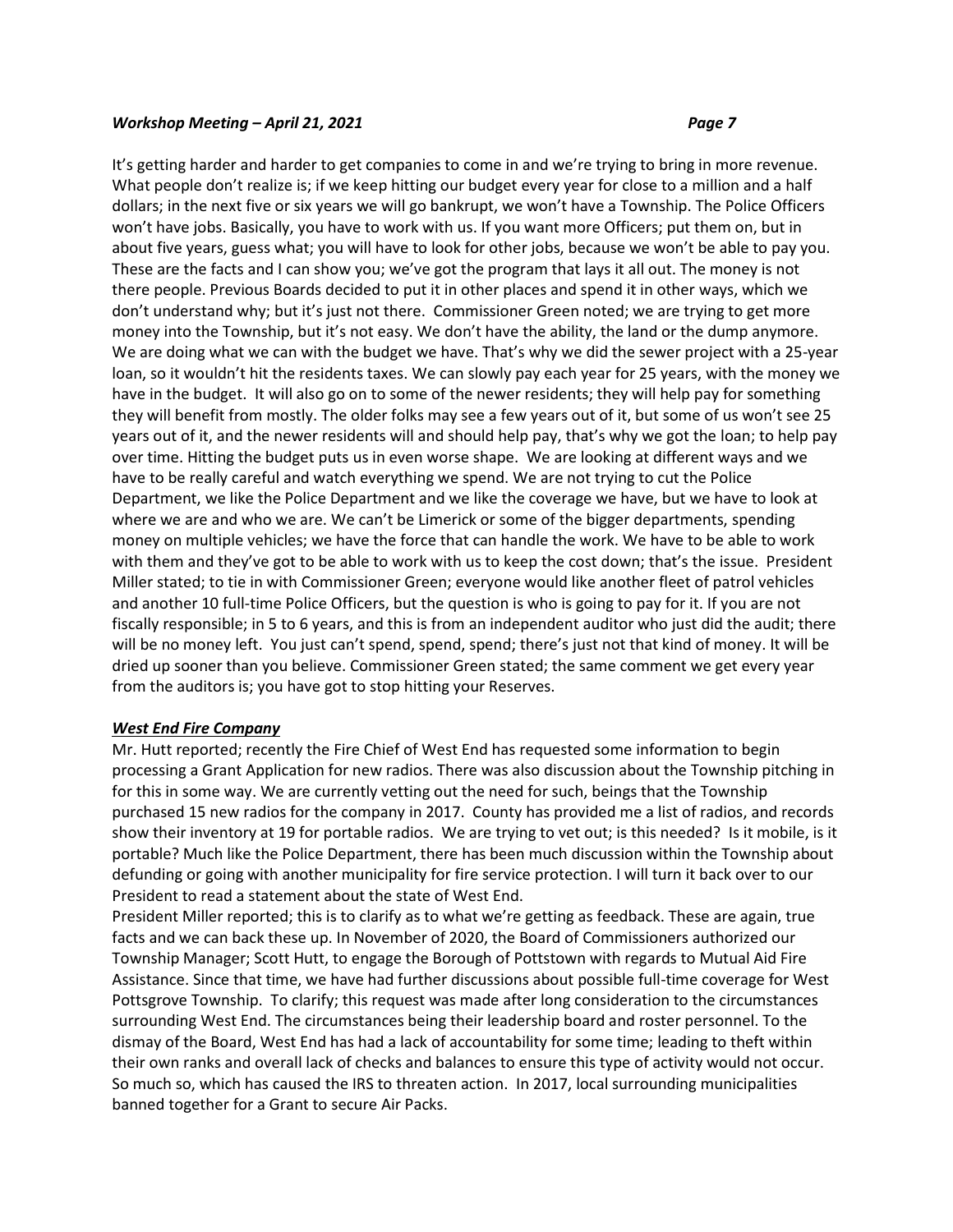Due to West Ends problems with the IRS; this Grant was lost. Not just for West End, but for all municipalities involved. At that time, the Board of Commissioners stepped in and purchased these Air Packs for the West End Fire Company, with the agreement that West End pay them back in accordance with an agreed upon payment plan. The IRS issue has yet to be resolved and as of today; a lien in the amount of \$24,217.89 still exists on this property. Their leadership continues to be a revolving door. In this calendar year, they are on their second Fire Chief and fourth company President. The lack of stability makes it difficult for the Township to have faith in their ability to function properly as a company and provide the necessary services to it's Township's residents. Mr. Miller continued; multiple meetings were held between Fire Company leadership, the Board of Commissioners and our Township Manager. The intent of these meetings was to help get the company on the right path, concessions on debts owed and helping to ease their burden. However, after every meeting, we seem to find ourselves in exactly the same place; new leadership and a hostile attitude towards the Township, the Commissioners and the Township Manager that are up here now. After multiple conversations with the company members regarding mold in the basement, the Township felt it necessary to have a professional inspection company investigate it. On December 15, 2020, Armored Home Inspection conducted a mold investigation. Their findings were as follows; a qualified mold remediation company is recommended to evaluate the lab results and conduct mold remediation within the building to render the spore count back in balance with the outdoor air and to remove the presence of stachybotrus/memnoniella. Follow up clear assessing after the remediation is performed, is advised. A history of mold infiltration was noted in the basement area and a lack of ventilation or dehumidification was noted. Moisture is the most important factor affecting mold spore counts in structures. Preventing more infiltration in the basement is recommended, in addition to increased ventilation. It is recommended to cover the outdoor window wells to aid in water penetration control and to run a dehumidifier in the basement area. Remediation will likely involve removal of the contaminated contents in the basement. The following week, Joe Chrisman, which is our Building Code Official from West Pottsgrove Township, was called in to inspect the building given the mold report findings. Multiple issues were identified, ranging from the aforementioned mold, exposed wiring and HVAC deficiencies. On December 23, 2020, West End was issued a letter detailing the mold inspector and Building Code Inspectors findings. The basement was condemned; posted as such and the doors were locked by padlock. Since that time, multiple locks have been cut off by the company members and a pattern of blatant disregard for the posted notices displayed. The Township pays the company's Workman's Comp and we are greatly concerned with their willful disregard of the health issues in that area. West End has again defaulted on the Air Pack repayment plan since it was revised on February 16, 2021. At that meeting, they were advised that funds given by the Township were to be used in paying off the IRS lien, mold remediation and building maintenance; specifically the water and HVAC issues. To this date, no progress has been made on any of these issues. Due to these issues, the Board felt it necessary to ensure the residents of West Pottsgrove have reliable fire protection service. Relating to the residents concern about defunding the Fire Company; that could be no further from the truth. The Township continues to pay for their Workman's Comp, the gasoline for all of their engines and related vehicle, as well as vehicle insurance and liability. We paid for their Air Packs and purchased radios that cost the Township \$50,000. The Fire Company was directed to begin fundraising to help ease the burden of the Township and ultimately it's residents, putting money aside in our budget and we have agreed to match whatever funds came in resulting from legitimate fundraising. To this date ladies and gentlemen; they have not put in any requests for any fundraisers for any match, and yet we offered. As far as the concerns of adequate fire protection coming from the Borough, as opposed to the fire station in the Township; I will turn it back over to the Township Manager.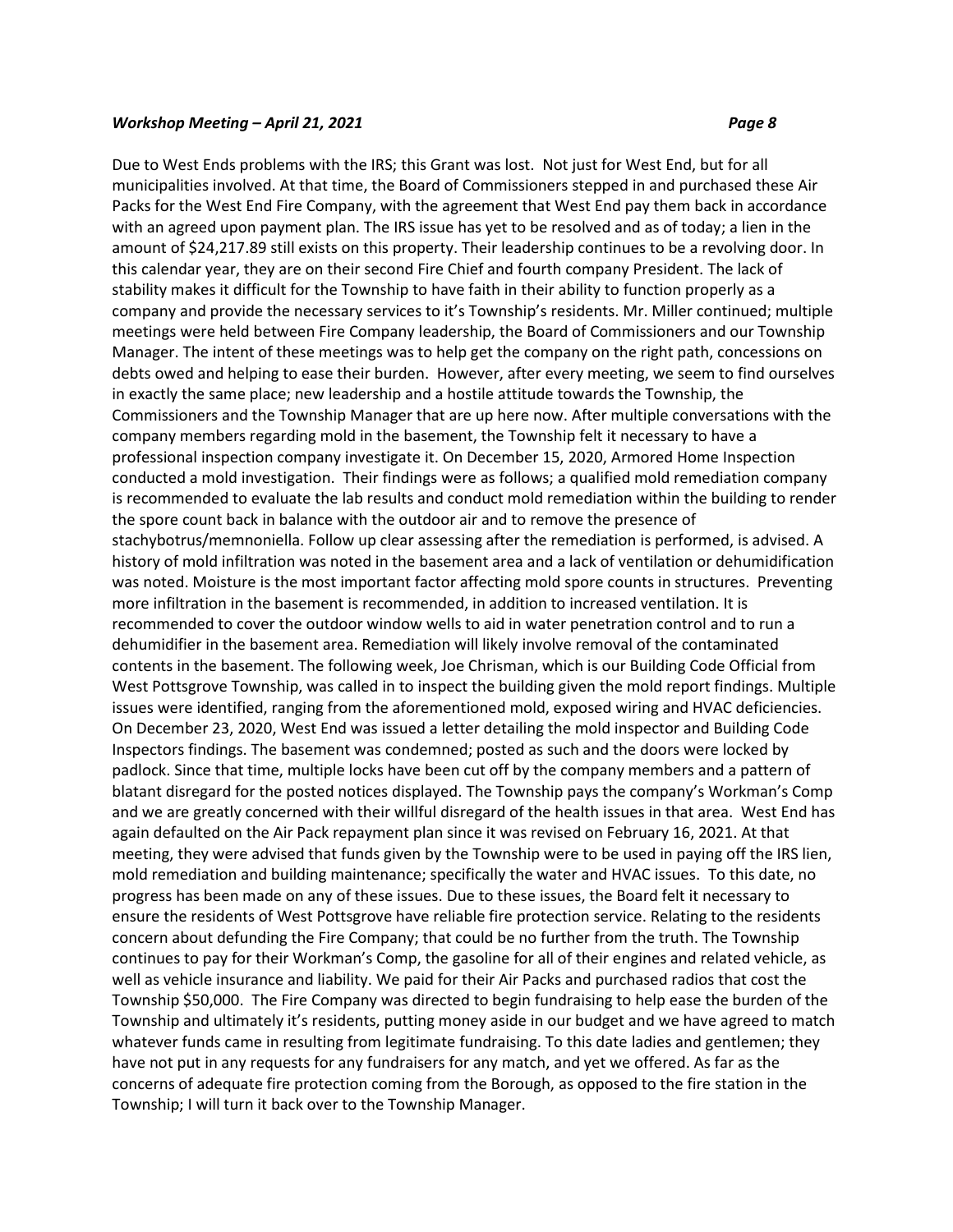Mr. Hutt stated; since the moment we reached out to the Borough of Pottstown for Mutual Aid, we have been monitoring County reports on fire calls in West Pottsgrove Township. These reports detail the time dispatch sent the calls out, response and arrival times of each responding company. In that time, we have had 28 incidents where the Borough of Pottstown and West End were called to respond. Seven of those 28, West End never responded to; putting the burden on the Borough of Pottstown. The two times West End responded faster were fire alarm calls. The Borough responded faster for every building fire, electrical fire and vehicle accident, with injuries. Of the remaining 21 calls the Borough of Pottstown responded faster 19 times, and on an average, the Borough responded faster by 3 minutes and 9 seconds per call. Mr. Hutt noted; I hope these statistics answer and ease any residents concerns regarding fire protection services from a neighboring municipality. As far as rumors that your homeowners insurance would increase if we went with another outlet; they are false. The specific company that provides service to our residents has no impact to their individual policies. President Miller commented; to sum it up again, like with the Police Department; we are not looking to do away with fire protection in West Pottsgrove, we are looking to make sure that you get that fire protection. That the IRS does not padlock their doors and they cannot respond to a fire call. We do still give them money, or they could not operate. All of that information you are hearing out there is absolutely false. The Township Manager gave you real statistics; these are not word of mouth or opinions, its real information.

# *Pottstown Borough Authority – Reverse 911 System*

Mr. Hutt reported; during the water main break in March, there were many issues discovered with the Reverse 911 System. Our Township felt those impacts, with residents saying they were never notified by the provider. The Authority is in discussions to streamline that system. Items such as allowing these calls to get pushed out to cell phones, not just landlines. I am in communication with Borough Authority Manager; Justin Keller, regarding this issue. He will provide me with this information when available so I can push it out to our residents. The Borough Authority will also be sending mailed notifications regarding the same.

# *Primary Election – May 18, 2021*

Mr. Hutt noted; the poll will again, be at the Township building. The County has already advised when the equipment will be dropped off and picked up. I ask the residents to be aware; we are still doing construction on our sanitary sewer system and some of the parking lot will most likely be unavailable due to the contractor's equipment being staged there. Please plan accordingly. Also, a secure drop-box location can be found at the Montgomery County Community College in Pottstown. It is open 24-hours a day; beginning 10 a.m. May 1, up until 8 p.m. on Election Day.

# *727 Glasgow Street – Handicap Parking Request*

Mr. Hutt commented; one of our residents at this location has petitioned for a handicap parking space. They have submitted the proper documents and our PD has vetted the request to ensure this would not be a public safety issue.

A motion by Vice President Palladino, seconded by Commissioner Green to approve a handicap parking spot at 727 Glasgow Street. Roll Call: Palladino; yes, Valentine; yes, Green; yes, La Rosa; yes, Miller; yes.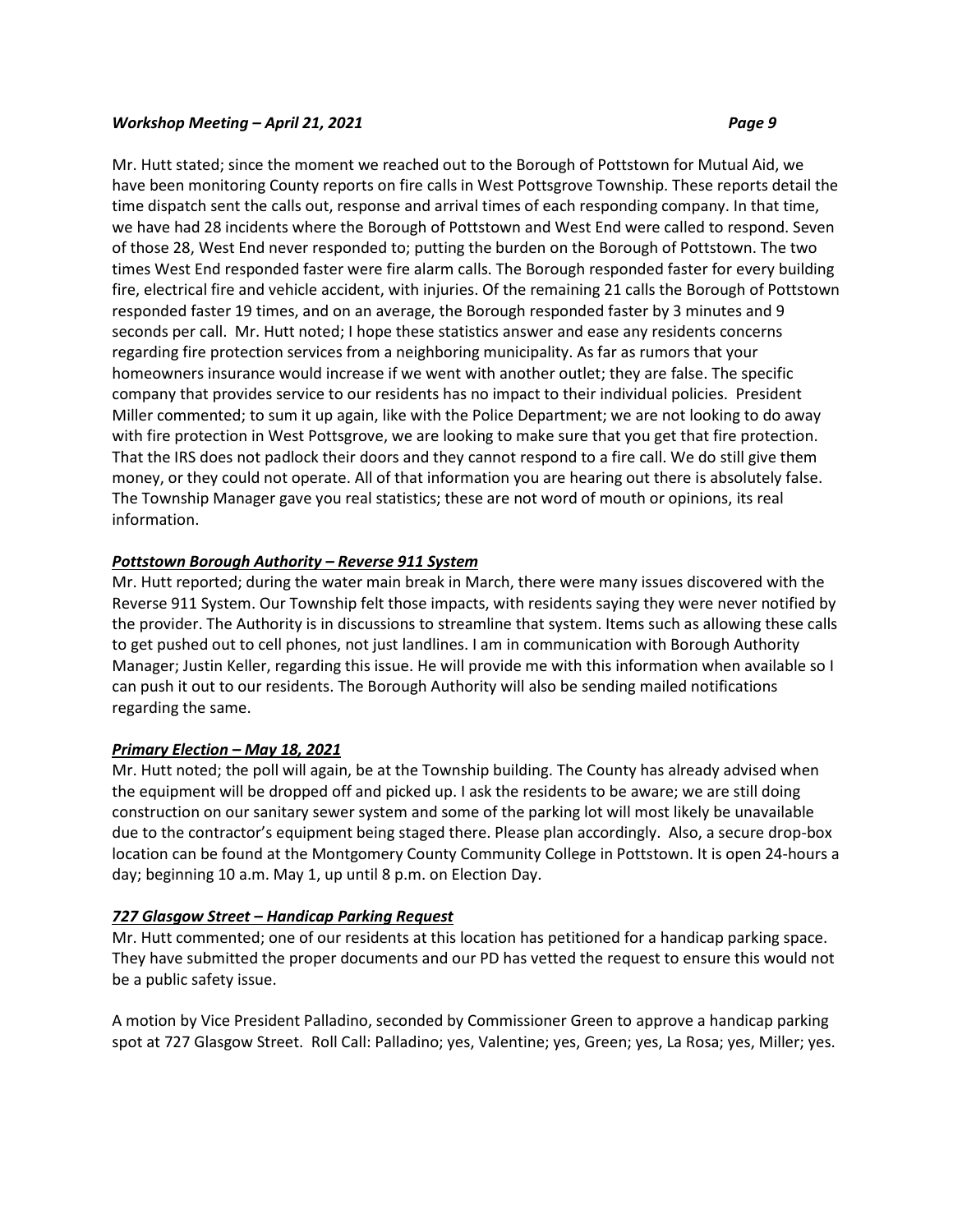# *Roberts Drive – No Outlet Sign*

Mr. Hutt reported; a few residents on Roberts Drive have brought to our attention it is being used as a turnaround. They are requesting to have a "No Outlet" sign posted, to give the proper notification to motorists.

A motion by Commissioner Green, seconded by Commissioner La Rosa approving a "No Outlet" sign be posted at Roberts Drive. Roll Call: Palladino; yes, Valentine; yes, Green; yes, La Rosa, Miller; yes.

## *CITIZEN'S COMMENTS*

*Dennis Arms – 324 E Race Street, Stowe, PA –* thanked the Commissioners and Township Manager for the open communication that he has heard in the Township. Mr. Arms also thanked the Road Crew, or whoever is responsible; for cleaning up the Howard Street Park. Every time I walk by with the dogs, the trashcan is always empty and the park is clean. It is appreciated.

*Josh Dewalt – 27 Berks Street, Stowe –* stated all of the statistics from the Police Department with regards to crime, is really appreciated. I have seen a lot of talk about the rise in crime rate and other hearsay; so it was good to physically see stats and to know the general public has access to these statistics if they want. Mr. Dewalt also asked, with regards to the Fire Company; why don't they do fundraising? He noted; they are the only firehouse that does not do fundraising, adding; any other County their firehouses do a lot, can anyone explain this. Mr. Hutt stated; fact is, I do not know. We have brought it up many times. I do understand it takes a good amount of effort, but it's a good way to have a self-sustaining fire company and builds a really good relation with the Township and residents themselves. President Miller commented; when we had a meeting with the Fire Company, we asked why they do not send out mailers for donations anymore. Their response was; they didn't have the money for the stamps to mail them. The current Board sitting here now responded; if that is the only reason you are not mailing them, give them to us and we will pay for the stamps. Mr. Miller continued; as of this date, we have not seen one mailer come in to mail, and that was months ago. They have had plenty of opportunity to get that done; with us footing the bill. They keep saying we are not paying for anything, with regards to the fire company, but we keep offering to do things, and they don't take us up on it. Mr. Dewalt stated; it's like they want the Grants, but don't want to do anything about it. Commissioner La Rosa added; to piggyback what Steve said; talking about the mailings; the last meeting we had with the Fire Company, I come from a marketing background and offered that I would write it for them, giving them my phone and cell phone number, and no one contacted me.

#### *CORRESPONDENCE*

There was none.

Commissioner Valentine noted; I noticed there are a lot of trashcans out in the street. Maybe we should contact Waste Management, because they weren't there when I went to work and I saw a lot laying in the streets; they should put them back on the sidewalks. Commissioner Green commented; I think the winds today had a lot to do with that. Commissioner Valentine stated; I've noticed this for the past few weeks though.